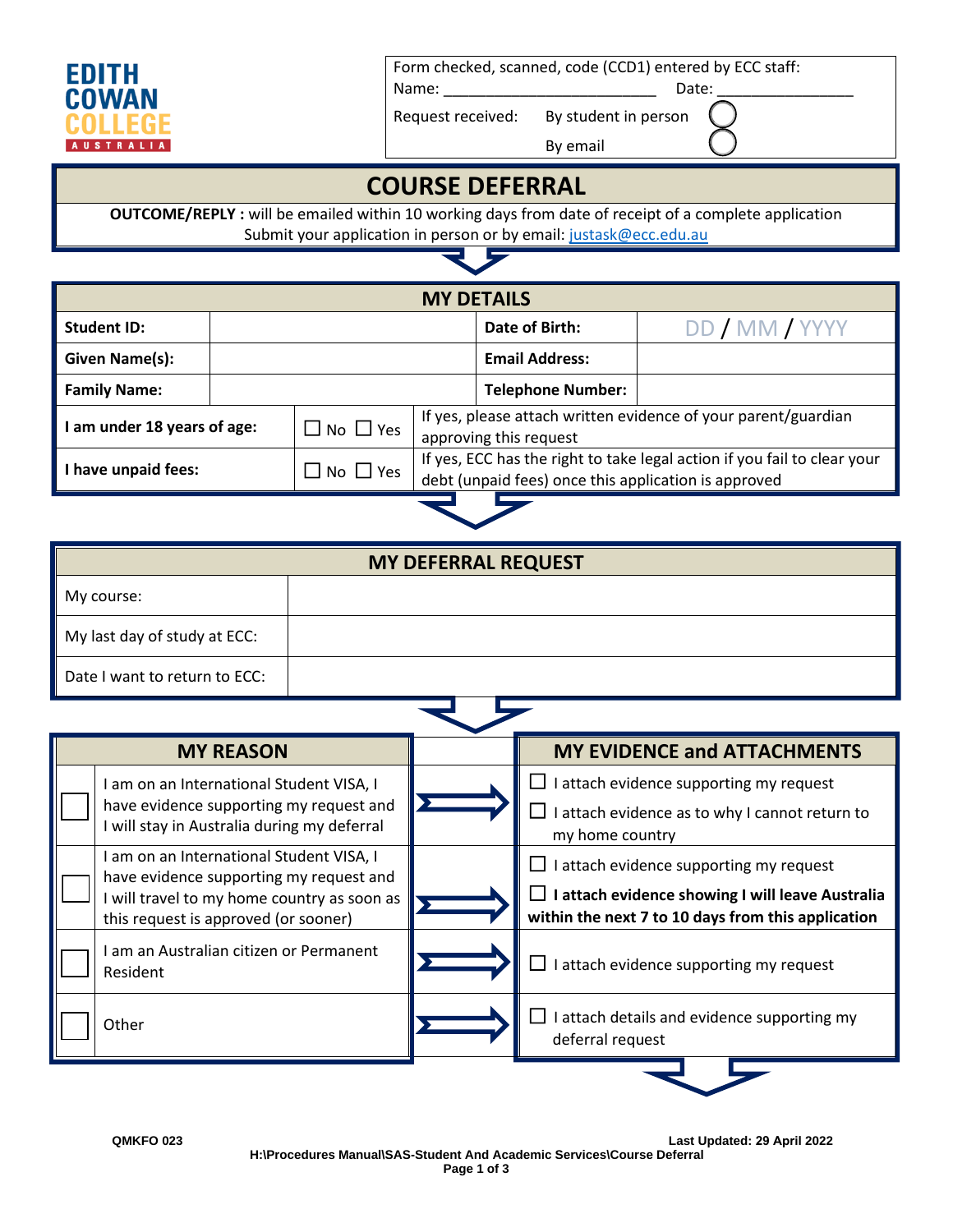| MY RESPONSIBILITIES (applies to international students only) |                                                                                                                                                                                                                                                                                                                                          |  |  |  |
|--------------------------------------------------------------|------------------------------------------------------------------------------------------------------------------------------------------------------------------------------------------------------------------------------------------------------------------------------------------------------------------------------------------|--|--|--|
|                                                              | By ticking these boxes I declare that I understand my responsibilities.                                                                                                                                                                                                                                                                  |  |  |  |
|                                                              | I must continue to attend class until I have been notified of the outcome of this application and continue to<br>meet my visa obligations and conditions. I have read this link referring to visa conditions and understand how it<br>applies to my visa: www.homeaffairs.gov.au/trav/stud/more/visa-conditions/visa-conditions-students |  |  |  |
|                                                              | This application is subject to Genuine Temporary Entrant assessment, as the original visa was issued by the<br>Department of Home Affairs based on the original course of study.                                                                                                                                                         |  |  |  |
|                                                              | It is my responsibility to update the Department of Home Affairs (www.homeaffairs.gov.au) and check how long<br>can stay in Australia from my last day of study.                                                                                                                                                                         |  |  |  |
|                                                              | I need to meet only one of the conditions below:                                                                                                                                                                                                                                                                                         |  |  |  |
|                                                              | If I intend to travel to my home country, I must leave Australia within 7 to 10 days from receiving conditional<br>approval of this request. Failing to leave Australia will result in the conditional approval being withdrawn and I<br>will need to submit a new application for review by ECC.                                        |  |  |  |
|                                                              | If I intend to stay in Australia, I need to attach evidence as to why I cannot return to my home country.                                                                                                                                                                                                                                |  |  |  |

E

| MY RESPONSIBILITIES (applies to international and local students) |                                                                                                                                                                                                                                    |  |
|-------------------------------------------------------------------|------------------------------------------------------------------------------------------------------------------------------------------------------------------------------------------------------------------------------------|--|
|                                                                   | By ticking these boxes I declare that I understand my responsibilities.                                                                                                                                                            |  |
|                                                                   | I must meet my study (and if applicable student visa) obligations, continue to attend classes in my current<br>course, and wait for an email giving me instructions on the outcome of this application.                            |  |
|                                                                   | I attach evidence to support my request (Medical Certificate, letter from my family, death certificate, financial<br>evidence, recommendation by an ECC representative, etc.).                                                     |  |
|                                                                   | Deferring my studies can affect my principal/next course start date and I have discussed this with an ECC<br>representative.                                                                                                       |  |
|                                                                   | If I have outstanding fees, I understand I must clear all my debt (unpaid fees) as soon as this application is<br>approved, otherwise ECC has the right to take legal action to recoup the debt owing.                             |  |
|                                                                   | On my return a difference in course cost may apply, and I will pay the difference if there are insufficient funds in<br>my account.                                                                                                |  |
|                                                                   | I will need to pay the required amount as stated on revised Offer Letter, to be able to re-enrol in my studies at<br>ECC.                                                                                                          |  |
|                                                                   | (my request is BEFORE Friday of Week 4): I understand my current unit selection will be cancelled, and these<br>units will NOT appear on my academic records.                                                                      |  |
|                                                                   | (my request is AFTER Friday of Week 4): I understand I am not entitled to a refund for the units I am<br>currently registered in.                                                                                                  |  |
|                                                                   | (my request is AFTER Friday of Week 4 and BEFORE Friday of Week 10): I understand my current units will<br>appear on my academic records with a grade of withdrawn, and they will NOT impact my academic status.                   |  |
|                                                                   | (my request is AFTER Friday of Week 10): I understand my current units will appear on my academic records<br>with a grade of fail, and they will impact my academic status.                                                        |  |
|                                                                   | I have read the following policies (www.edithcowancollege.edu.au/policies):<br><b>Enrolment Policy</b><br><b>Refunds Policy</b><br>FEE-HELP Review Procedure (students on FEE-HELP only)<br><b>Tuition Fees and Charges Policy</b> |  |
|                                                                   | <b>Statement of Tuition Assurance</b>                                                                                                                                                                                              |  |